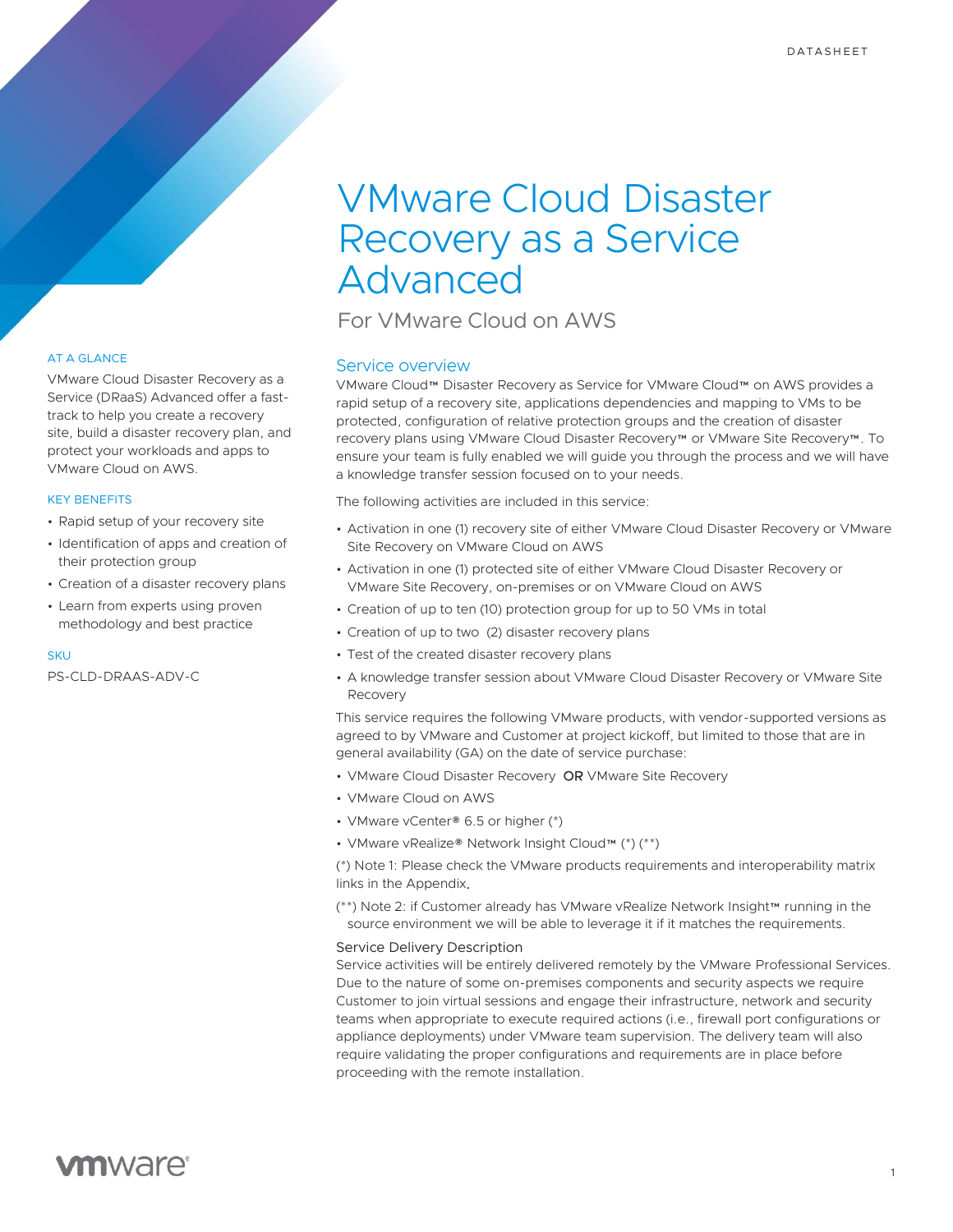### Service Capabilities

This service contributes to the development of the following capabilities:

- Replicate and protect workloads into VMware Cloud
- Recover from data center outages

### Project scope

This service covers only one (1) product, VMware Cloud Disaster Recovery or VMware Site Recovery, chosen by the Customer with the specific scope defined in the following tables.

| <b>VMWARE CLOUD DISASTER RECOVERY</b>                         |                   |                                                                                                                    |  |  |
|---------------------------------------------------------------|-------------------|--------------------------------------------------------------------------------------------------------------------|--|--|
| <b>SPECIFICATION</b>                                          | <b>PARAMETERS</b> | <b>DESCRIPTION</b>                                                                                                 |  |  |
| <b>VMware Cloud Disaster</b><br>Recovery Pilot light          | Up to one (1)     | VMware Cloud Disaster Recovery Pilot<br>light SDDC to be deployed.                                                 |  |  |
| <b>VMware Cloud Disaster</b><br>Recovery On-premises<br>sites | Up to one (1)     | VMware Cloud Disaster Recovery on-<br>premises appliance be installed and<br>configured in the service deployment. |  |  |
| Protection groups                                             | Up to ten (10)    | <b>VMware Cloud Disaster Recovery</b><br>protection group(s) configured.                                           |  |  |
| Disaster Recovery plans                                       | Up to two $(2)$   | VMware Cloud Disaster Recovery DR plan<br>configured.                                                              |  |  |
| DR Plan testing and<br>cleanup                                | Up to two $(2)$   | Test and cleanup for a DR plan consisting<br>of no more than ten (10) VMs and no larger<br>than 40GB each VM.      |  |  |

### VMWARE SITE RECOVERY

| <b>SPECIFICATION</b>                                             | <b>PARAMETERS</b> | <b>DESCRIPTION</b>                                                                                                                                                  |
|------------------------------------------------------------------|-------------------|---------------------------------------------------------------------------------------------------------------------------------------------------------------------|
| <b>VMware Site Recovery</b><br>Add-on for VMware<br>Cloud on AWS | Up to one (1)     | VMware Site Recovery to be activated and<br>configured in the VMware Cloud on AWS<br><b>SDDC</b>                                                                    |
| <b>VMware Site Recovery</b><br>on-premises appliances            | Up to one (1)     | On-premises components: one (1) VMware<br>vSphere® replication appliance and one (1)<br>VMware Site Recovery Manager appliance<br>deployed in Customer environment. |
| Protection groups                                                | Up to ten $(10)$  | Site Recovery Manager Server protection<br>group(s) configured.                                                                                                     |
| Recovery plans                                                   | Up to two $(2)$   | Site Recovery Manager Server Recovery<br>plan(s) configured.                                                                                                        |
| Recovery Plan testing<br>and cleanup                             | Up to two $(2)$   | Test and cleanup for a recovery plan<br>consisting of no more than ten (10) VMs<br>and no larger than 40GB each VM.                                                 |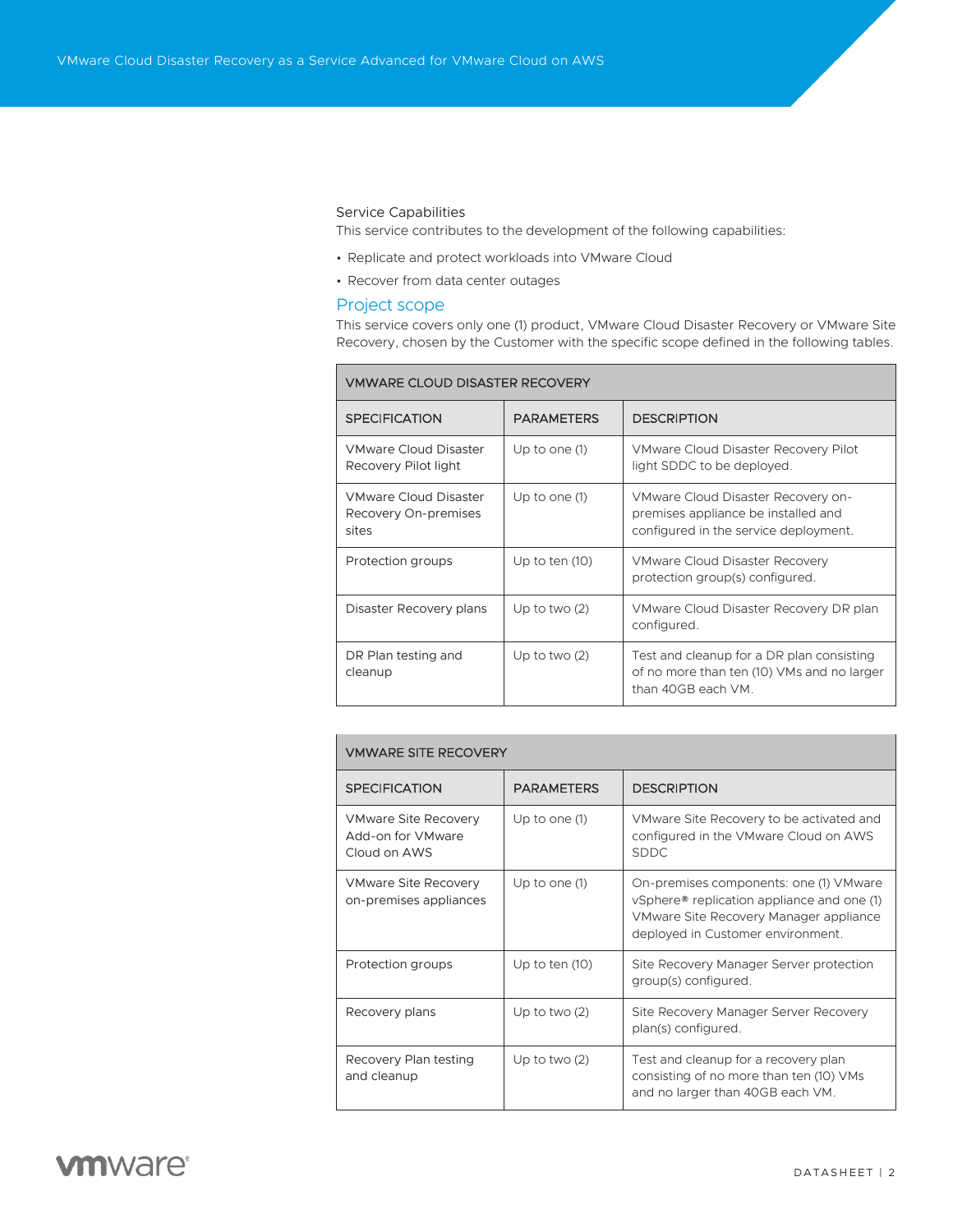### PROTECT WORKLOADS

| <b>SPECIFICATION</b>                | <b>PARAMETERS</b>  | <b>DESCRIPTION</b>                                  |  |  |
|-------------------------------------|--------------------|-----------------------------------------------------|--|--|
| Applications protected              | Up to ten $(10)$   | Applications to be protected.                       |  |  |
| Protection groups                   | Up to ten $(10)$   | Protection groups to be designed and<br>configured. |  |  |
| Virtual Machines (VMs)<br>protected | Up to fifty $(50)$ | VMs to be protected.                                |  |  |

### VMWARE VREALIZE NETWORK INSIGHT CLOUD

| <b>SPECIFICATION</b>                | <b>PARAMETERS</b> | <b>DESCRIPTION</b>                                                                                                                                 |
|-------------------------------------|-------------------|----------------------------------------------------------------------------------------------------------------------------------------------------|
| VMware product<br>required          |                   | Network Insight subscription through<br>http://cloud.vmware.com. Customer must<br>provide access user account if Customer<br>subscription is used. |
| VMware vCenter Server®<br>instances | Up to one (1)     | VMware vCenter Server instances used<br>during the application discovery process.                                                                  |
| Applications                        | Up to ten $(10)$  | Unique application instances discovered<br>and mapped, across all vCenter instances<br>(total).                                                    |

### Out of scope

The following are out of scope items for this project.

### General

- Installation and configuration of custom or third-party applications and operating systems on deployed virtual machines
- Operating system administration including the operating system itself or any operating system features or components
- Management of change to virtual machines, operating systems, custom or third-party applications, databases, and administration of general network changes within Customer control
- Remediation work associated with any problems resulting from the content, completeness, accuracy, and consistency of any data, materials, or information supplied by Customer
- Installation or configuration of VMware products not included in the scope of this document
- Installation and configuration of third-party software or other technical services that are not applicable to VMware components
- Installation and configuration of Customer-signed certificates
- Configuration of VMware products used for the service other than those implemented for the mutually agreed-to use cases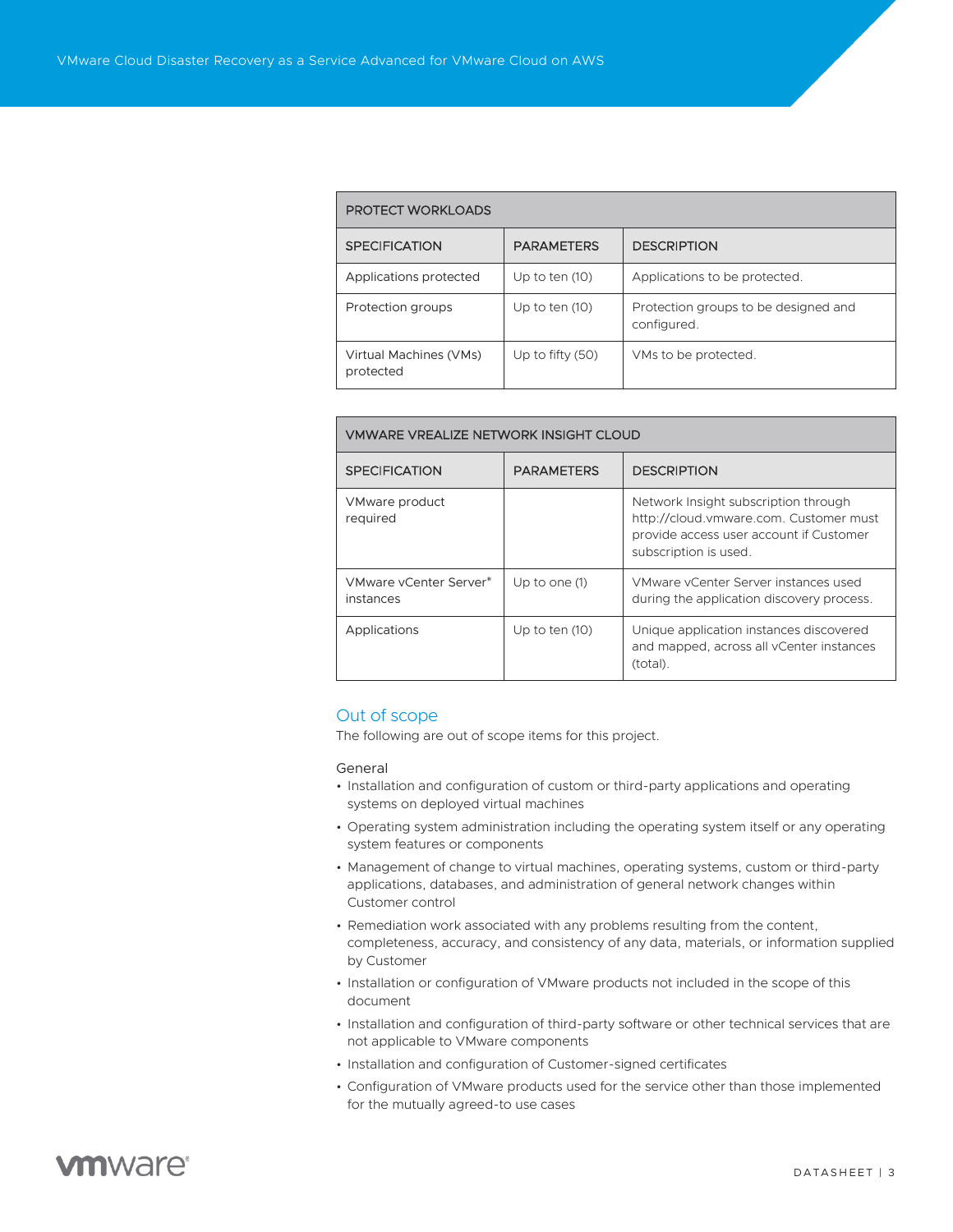• Customer solution training other than the defined knowledge transfer session

#### VMware Cloud on AWS

- Creation of VMware Cloud Organization
- Creation and configuration of SDDC(s) and Clusters
- Creation and configuration of the required AWS Account
- VPNs and network connectivity configurations
- Creation of user roles and groups
- Creation of local accounts
- Configuration of LDAP/Active Directory sources
- Creation of Networking segments, VPNs, and additional firewall rules not defined by the specific service scope
- Design or configuration of interconnectivity between different SDDCs or other native cloud services

#### VMware Cloud Disaster Recovery

- Creation and configuration of the required AWS Account
- On-premises networking and firewall configuration is customer responsibility
- VMware Site Recovery and VMware Cloud Disaster Recovery do not support protecting the same VMs on the same DR target SDDC; VMware Cloud Disaster Recovery will not be able to failover VMs protected by VSR on the same DR target SDDC
- VMs created by vSphere vApp(s) are not supported
- Fault Tolerant VMs are not supported
- VMs with Shared disks are not supported

#### VMware Site Recovery

- Creation and configuration of the required AWS Account
- On-premises networking and firewall configuration is customer responsibility
- VMware Site Recovery and VMware Cloud Disaster Recovery do not support protecting the same VMs on the same DR target SDDC; VMware Cloud Disaster Recovery will not be able to failover VMs protected by VSR on the same DR target SDDC
- VMs created by vSphere vApp(s) are not supported
- Fault Tolerant VMs are not supported
- VMs with Shared disks are not supported

#### vRealize Network Insight Cloud

- Valid product license must be provided by the customer
- Configuration of customer's physical devices
- Applications that consume only physical resources may not be recognized by the discovery process.
- Troubleshooting of Customer's networking and devices
- Application to server mapping
- Application discovery is based on server to server communication, any application discovery inside server is not supported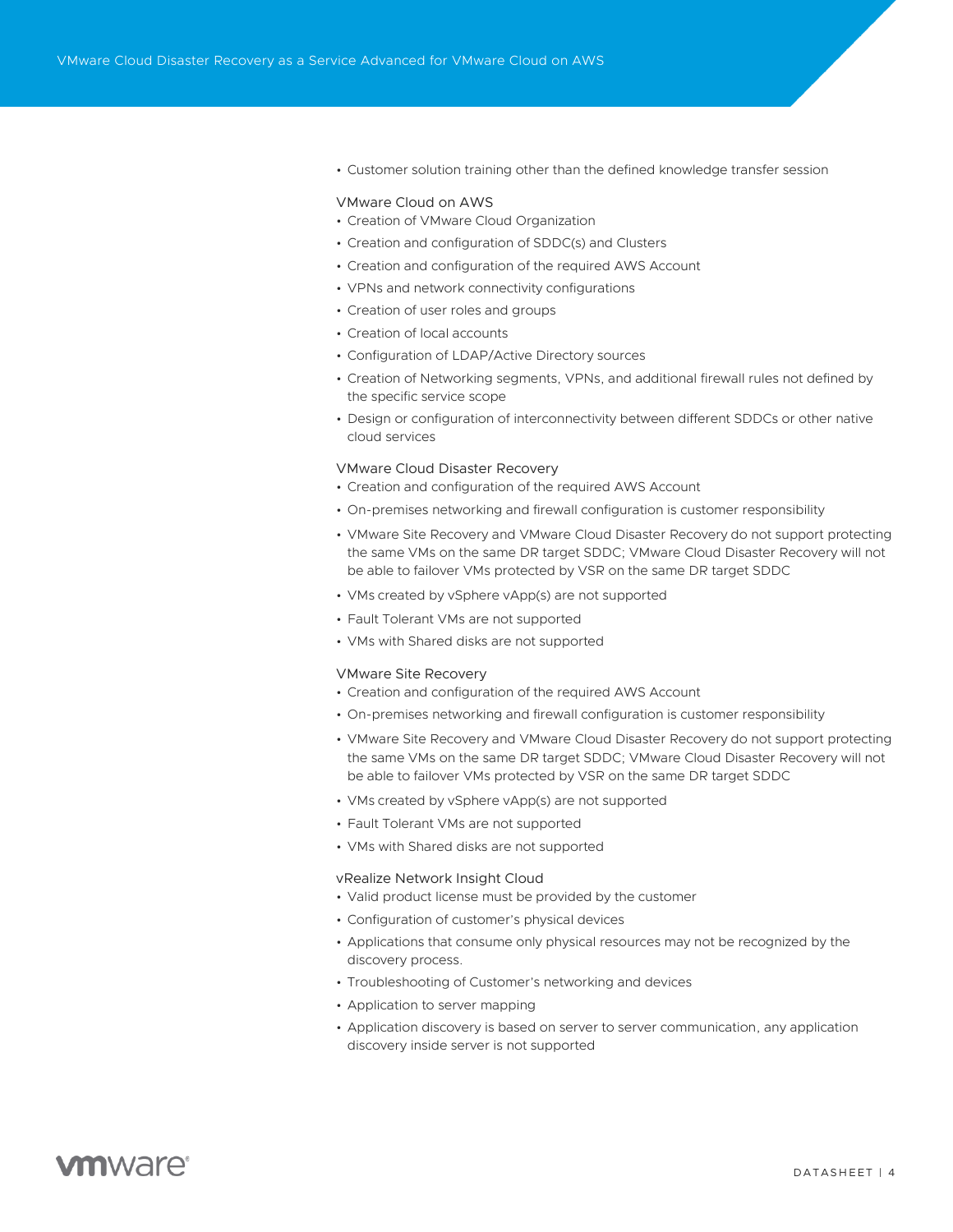### Workload Protected

- Pre- and post-application DR validation
- Backup/restore of virtual machines
- Virtual machines with raw device mappings (RDM) in physical compatibility mode
- Virtual machines with SCSI bus sharing
- VMware NSX® security tags and configurations of security groups and policies related to the virtual machine.
- Physical servers to virtual machines conversions
- Clustered virtual machines

### Estimated Schedule

VMware estimates that the duration of this project will not exceed 6 weeks. VMware will operate according to a schedule agreed to by both parties. Typically, services are performed during normal business hours and workdays (weekdays and non-holidays).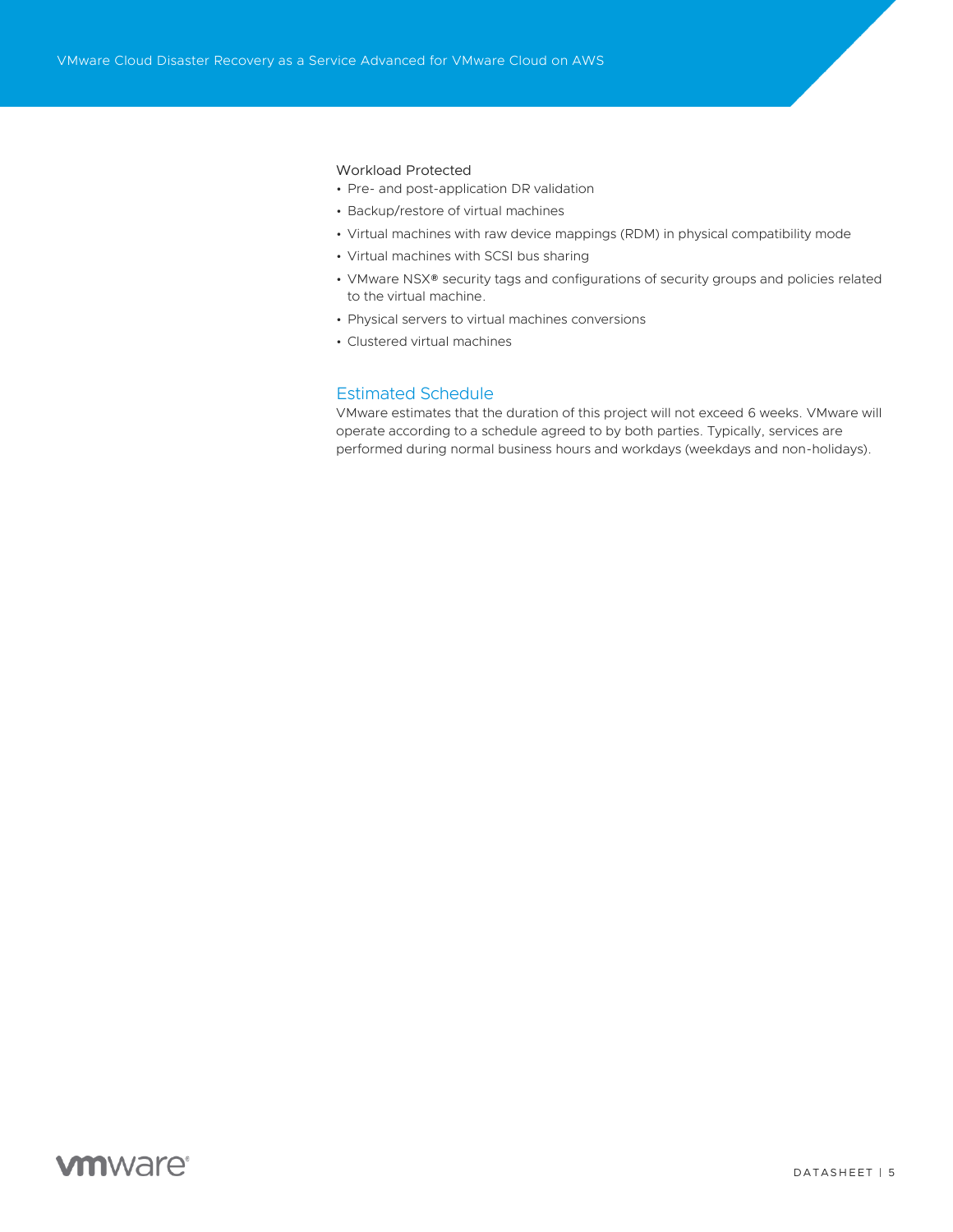### Project Activities

### Phase 1: Initiate

VMware hosts a project initiation call with key Customer and VMware stakeholders.

Topics to be discussed include:

- Project business drivers, scope, and objectives
- Project deadlines, timelines, scheduling, and logistics
- Identification of key Customer team members who VMware will work with to accomplish the tasks defined in this data sheet
- Technology prerequisites necessary for a successful project, including review of the Service Checklist for the VMware solution
- Confirmation of team members and contact details will be exchanged to schedule the project kickoff meeting

Deliverables include:

• Initial pre-engagement call

### Phase 2: Plan

VMware leads a project kickoff meeting with Customer to assess prerequisite completion readiness, review the VMware standard architecture, and confirm project milestone dates.

The objectives of the meeting are as follows:

- Introducing the VMware team, roles, and responsibilities
- Describing the project goals, phases, and key dates
- Explaining the expected project results and deliverables
- Agreeing on communication and reporting process
- Validating the project expectations and clarifying roles and responsibilities

After Customer and VMware agree on project expectations, the VMware Project Manager and the Customer Project Manager work together on the detailed project plan.

Deliverables include:

- Project kickoff meeting minutes
- VMware Cloud Disaster Recovery or VMware Site Recovery kickoff presentation
- list of applications and VMs to be protected

### Phase 3: Execute

The key activities for this phase are organized into Deploy and Knowledge Transfer subphases.

In the Deploy subphase VMware deploys, documents, and validates the technology components according to the specifics. VMware does the following:

- Installs and configures the VMware technologies according to the specifications
- Finalizes the Configuration Workbook
- Collection and validation the VMs to be protected
- Creation of Protection group(s)
- Creation of DR Plan(s) for VMware Cloud Disaster Recovery or recovery plan(s) for VMware Site Recovery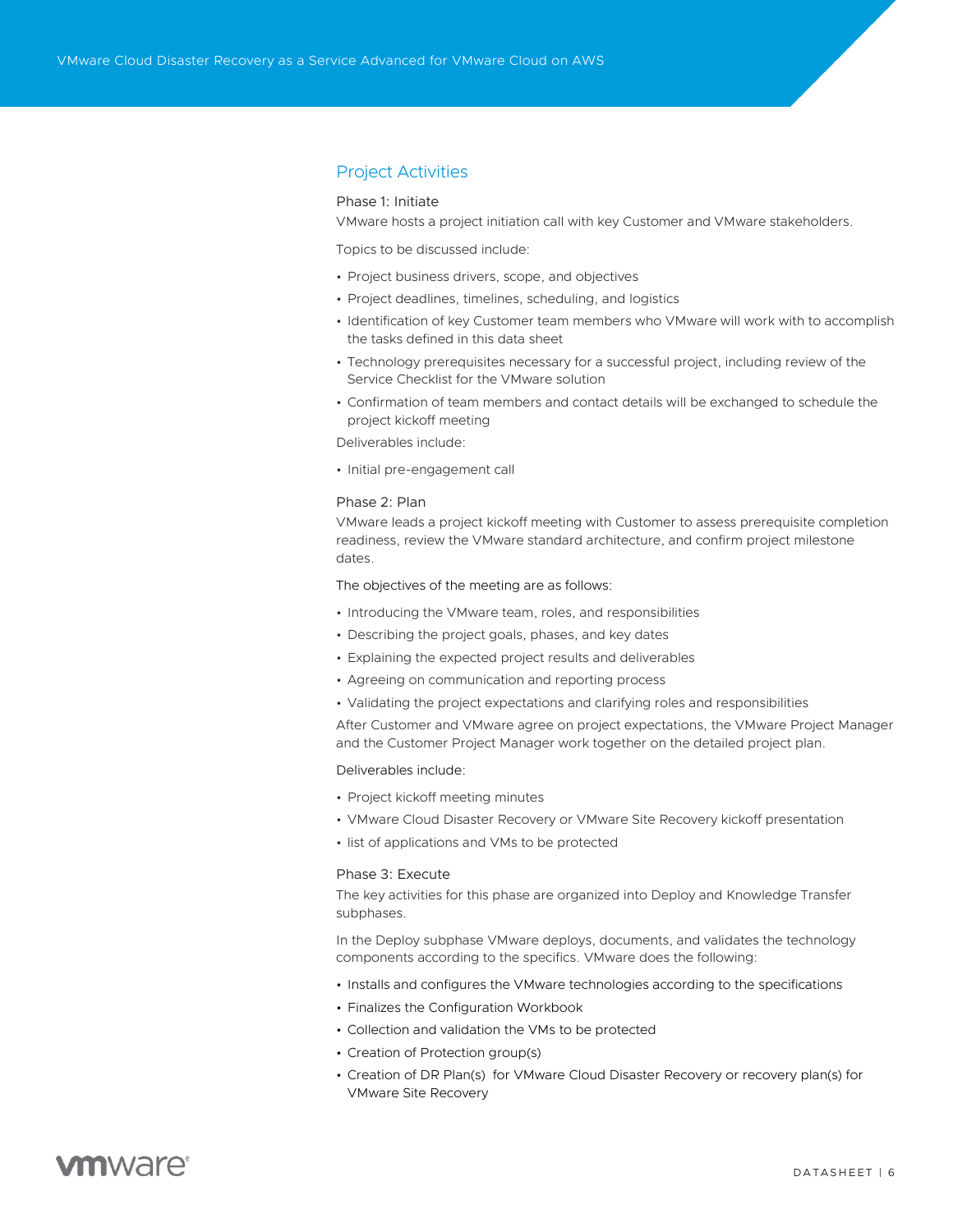• DR Plan(s) for VMware Cloud Disaster Recovery or recovery plan(s) for VMware Site Recovery testing activities

Deliverables include:

- Solution specification workbook
- Solution verification workbook
- Knowledge Transfer workshops up to two (4) Hrs

### Phase 4: Close

VMware conducts a closure meeting of up to two (2) hours with the Customer covering project status, reviewing completions, next steps and how to engage with VMware support.